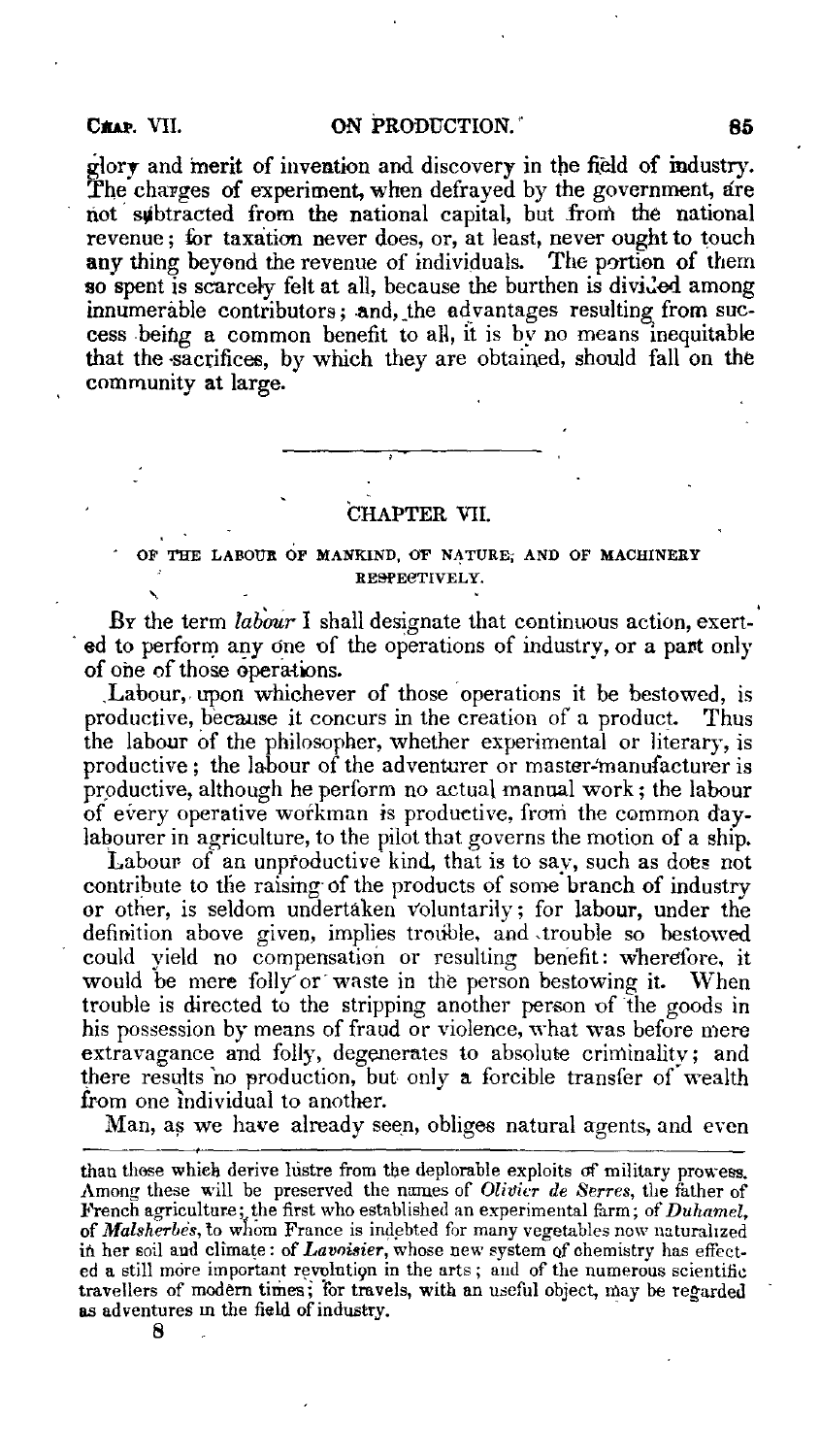the products of his own previous industry, to work in concert with him in the business of production. There will, therefore, be no, difficulty in comprehending the terms labour or productive service of nature, and labour or productive service of capital.

The labour performed by natural agents, and that executed by pre-existent products, to which we have given the name of capital, are closely analogous, and are perpetually confounded one with the other: for the tools and machines which form a principal item of capital, are commonly but expedients more or less ingenious, for turning natural powers to account. The steam engine is but a complicated method of taking advantage of the alternation of the elasticity of water reduced to vapour, and of the weight of the atmo-So that, in point of fact, a steam engine employs more prosphere. ductive agency, than the agency of the capital embarked in it: for that machine is an expedient for forcing into the service of man a variety of natural agents, whose gratuitous aid may perhaps infinitely exceed in value the interest of the capital invested in the machine.

It is in this light that all machinery must be regarded, from the simplest to the most complicated instrument, from a common file to the most expensive and complex apparatus. Tools are but simple machines, and machines but complicated tools, whereby we enlarge the limited powers of our hands and fingers; and both are, in many respects, mere means of obtaining the co-operation of natural agents.\* Their obvious effect is to make less labour requisite for the raising the same quantity of produce, or, what comes exactly to the same thing, to obtain a larger produce from the same quantity of human labour.—And this is the grand object and the acme of industry.

Whenever a new machine, or a new and more expeditious process is substituted in the place of human labour previously in activity, part of the industrious human agents, whose service is thus ingeniously dispensed with, must needs be thrown out of employ. Whence many objections have been raised against the use of machinery, which has been often obstructed by popular violence, and sometimes by the act of authority itself.

To give any chance of wise conduct in such cases, it is necessary beforehand to acquire a clear notion of the economical effect resulting from the introduction of machinery.

A new machine supplants a portion of human labour, but does not diminish the amount of the product; if it did, it would be absurd to adopt it. When water-carriers are relieved in the supply of-a city by any kind of hydraulic engine, the inhabitants are equally well supplied with water. The revenue of the district is at least as great, but it takes a different direction. That of the water-carriers is reduced, while that of the mechanists and capitalists, who furnish

<sup>\*</sup> Generalization may at pleasure be carried still further; a landed estate may be considered as a vast machine for the production of grain, which is refitted and sept in repair by cultivation: or a flock of sheep as a machine for the raising of mutton or wool.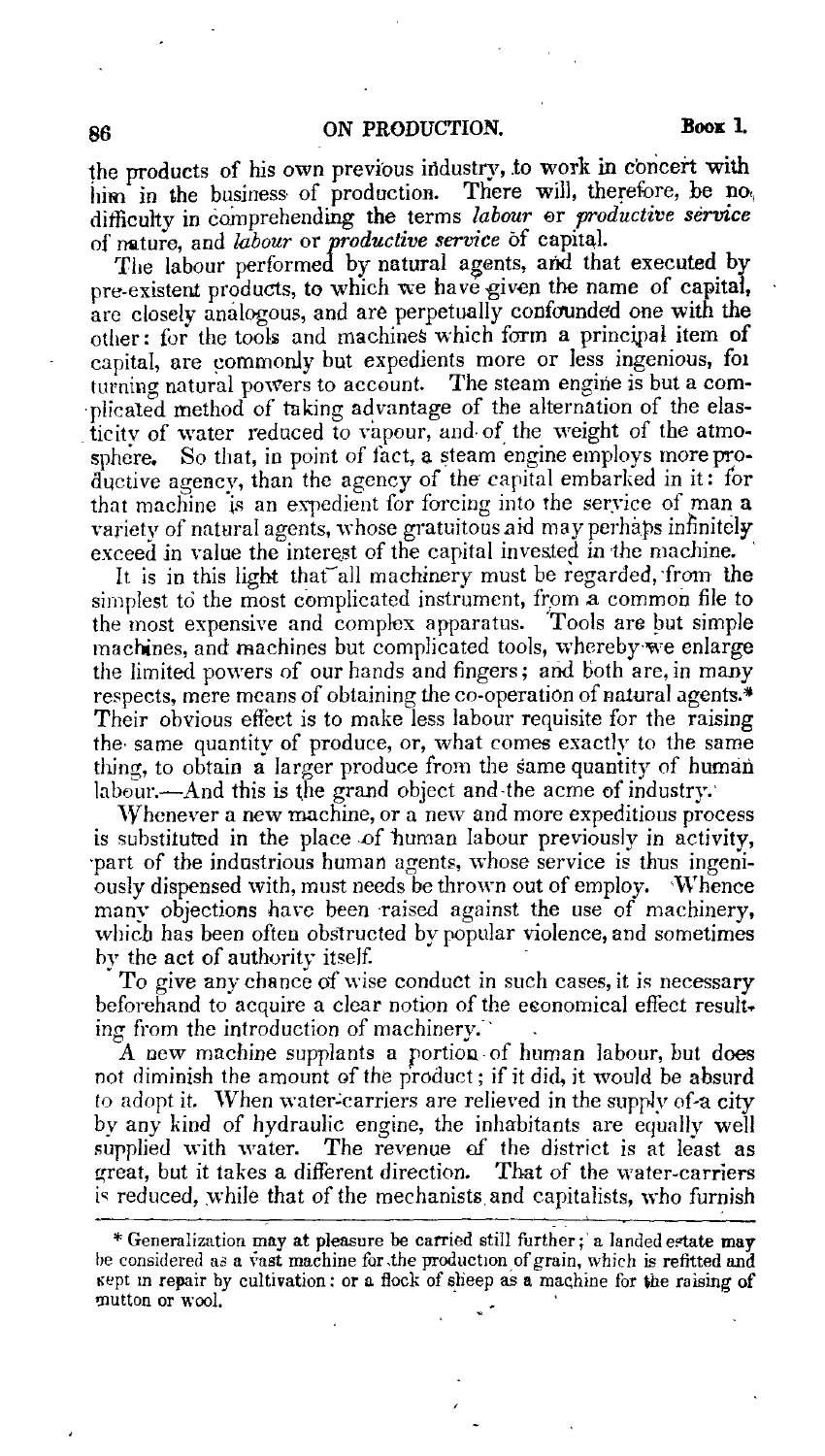## CHAP. VII. ON PRODUCTION. 87

the funds, is increased. But, if the superior abundance of the product and the inferior charges of its production, lower its exchangeable value, the revenue of the consumers is benefited; for to them every saving of expenditure is so much gain.

This new direction of revenue, however advantageous to the community at large, as we shall presently see, is always attended with some painful circumstances. For the distress of a capitalist*,* when his funds are unprofitably engaged,or in a staid \_f ,inactivity*,* is nothing to that of an industrious'population deprived of the means of subsistence.

Inasmuch as machinery produces that evil*,* it is clearly objection *2* able. But there are circumstances that commonly accompany its introduction, and wonderfully reduce the mischiefs, while at the same time they give full play to the benefits of the innovation. For,

1. New machines are slowly constructed*,* and still more slowly brought into use; so as to give time for those who are interested, to take their measures, and for the public administration to provide a remedy.\*

•2. Machines cannot be constructed without considerable labour, which gives occupation to the hands they throw out of employ. For .nstance, the sui\_ply of*'*a city with water by cond*o*its gives increas**e**d occupation to carpenters, masons*,* smiths*,* paviours*,* &c. in the construction of the works, the laying down the main and branch pipes, &c. &c.

3. The condition of consumers at large*,* and consequentl*y*, amongst them, of the class of labourers affected by the inno*v*ation, is improved by the reduced value of the product that class was occupied upon. occupied upon.

Besides, it would be vain to attempt to avoid the transient evil, consequential upon the inve\_i*a*n of a new machine*,* by prohibiting its employment. If beneficial, it is or will be introduced somewhere or other; its products will be cheaper than those of labour conducted on the old principle; and sooner or later that cheapness will run away with the consumption and demand. Had the cotton spinners on the old principle, who destroved the spinning-jennies on their introduction into Normandy, in 1789, succeeded in their object, France must have abandoned the cotton manufacture; every body would have bought the foreign article, or used some substitute; and the spinners of Normandy, who, in the end, most of them, found employment in the new establishments*,* would have been yet worse off for employment.

\* Without having recourse to local or temporary restrictions on the use of new methodsor machin*e*ry,.whichare invaskmsof the prop*e*rty of the inventors or fabricators, a benevolent administration can make provision for the employment' of supplanted or inactive labour in the construction of works of public utility at the public expense, as of canals, roads, churches, or the like; in extended colonization; in the transfer of population from one spot to another, Employmen<sup>.</sup> is the more readily found for the hands thrown out of work by machinery because they are commonly already inured to labour.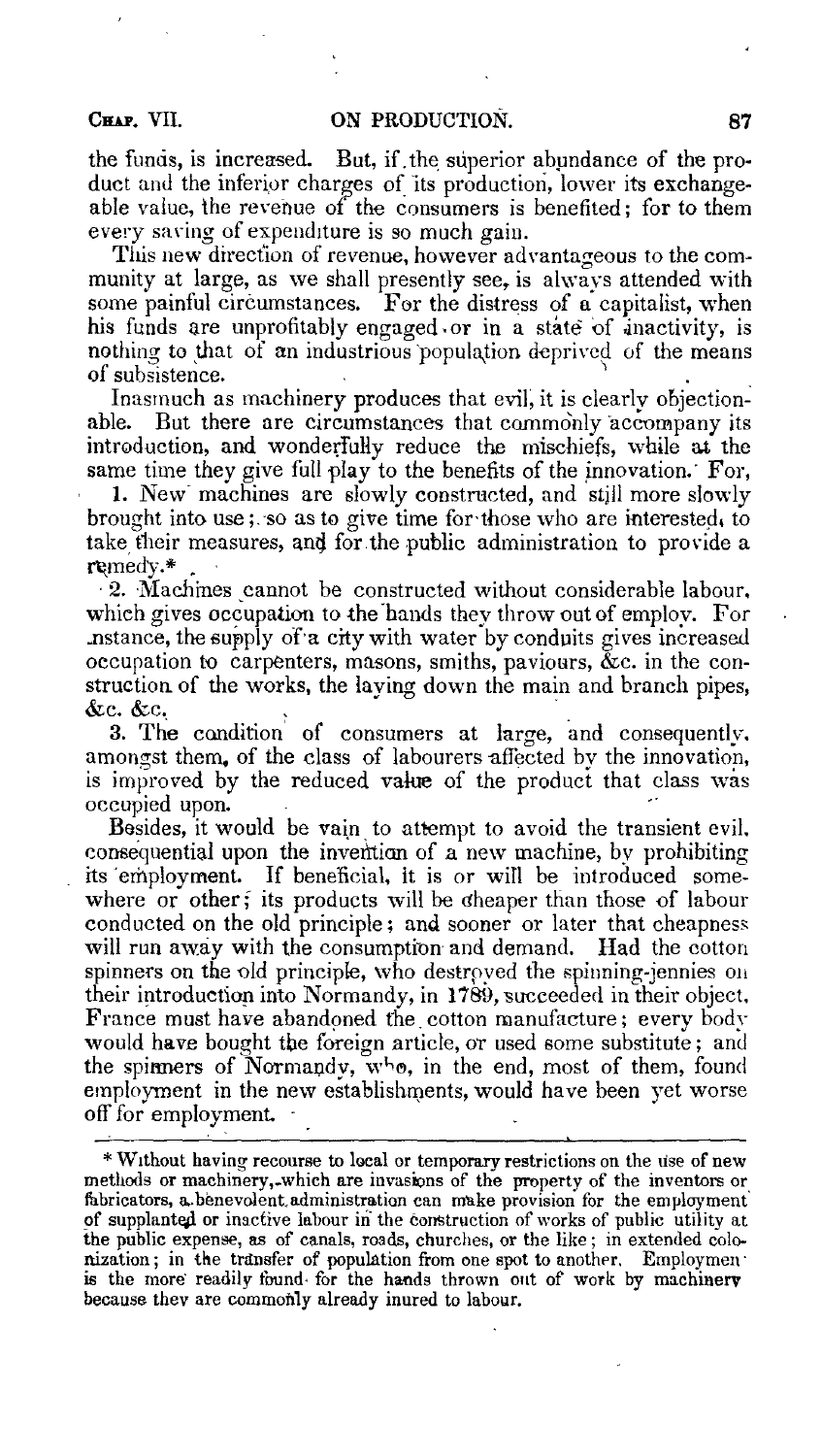**S**o much for the immediat**e** effect of the introduction of macht'*n*ery. The ultimate effect is wholly in its favour.

Indeed if by its means man makes a conquest of na*t*ure*,* and c*o*mpels the p*o*wers of nature and the properties of natural agents to work for his use and advantage, the gain is too obvious to need illus-<br>tration. There must always be an increase of product, or a dimi-There must always be an increase of product, or a diminu*t*ion in the cost of production. If the sale-price of a product do not fall, the acquisition redounds*,*to the profit of the prod*u*c*e*r**;** and that without any loss to the consumer. If it do fall*,* the consumer is benefited to the whole amount of the fall, without any loss to the producer. producer.<br>  $\sum_{n=1}^{\infty}$ 

The multiplication *o*f a pr*o*duct commonly reduces its price*,* t*h*at reduction extends its consumption; and so its production, though b*e*com*e* more rapid, nevertheless gi*v*es employment to more hands than before. *I*t is bey*o*nd*'* questi*o*n, that*.*th.e manufacture of cotto*u* now *9*ccupies more hands in England, France, and G*e*ri*'*nan**y**, than it did before the introduction of the machinery that has abridged and perfected this branch of manufacture in so remarkable a degree.

Another striking example of a similar effect is presented by the machine used to multiply with rapidity the copies of a literary performance,—I mean the printing press.

Setting aside all consideration of the prodigious impulse given by the art of printing to the progress of human knowledge and civilization, I will speak of it merel*y* as a manufacture, and in an economi cal point of view. When printing was first brought into use, a multitude of copyists were of cour*s*e immediately deprived of *o*ccupation; f*o*r it ma*y* be fairl*y* reckoned, that-one journeyman printer does the business of two hundred copyists. W*e* may, theref*o*re, conclude, that 199 out of 200 were thrown out of work. What followed ? Why, in a little time, the greater facility of reading printed than written, boo'ks, *t*he low .price ,to which books fell, the stimulus this invention *g*ave to authorship, whether de*v*o*t*ed *t*o amusement or instruction, the combination, in short, of all these causes, operat*e*d so ef**f**ectuall*y* as to set at work*,* in a *v*ery-little time, more journeymen printers than there were formerly copyists. if we could now calculate with precision, besides the number of journeymen primers, the total number of o*t*her indus**t**rious people that the press finds occupation for, whether as typ*e*-founders and moulders, paper-makers, carriers, compositors, bookbinders, booksellers, and the like, we should probably find, that the number of persons occupied i*n* the manufacture of books is now 100 times what it was befor*e* the art of printing was invented.

It ma*y* be allowable to add, that \_iewing human la*b*our an*d* machinery in the aggregate, in the supposition of the extreme case, viz. that machinery should be brought to supersede human labour altogether, y*e*t.the'numbers *o*f mankind would not be thinned; f*o*r the sum total of products would be t*h*e same, and there would probab,y be less suffering to the poorer and labotrring classes t*o* be apprehend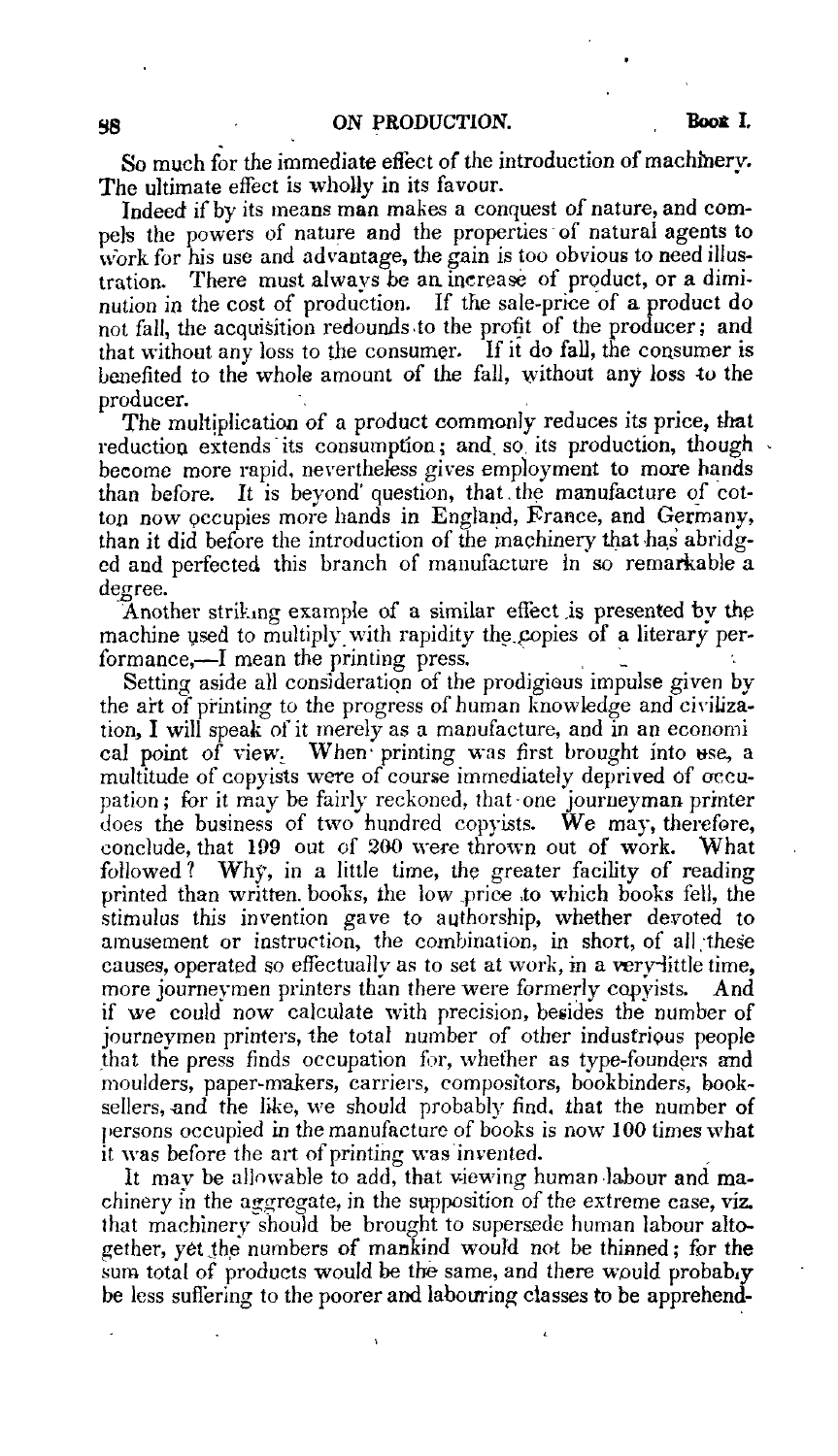ed ;,-for i**n** that c*a*se the moment\_.r*y* fluctuation**s***,* th*a*t dist**res**s the *d*ifferent b**r**anches of industry*,* would principally affect m**a**chinery. which, and not human labour, would be paralyzed; and machinery cannot die of hunger ; it can only cease to yield profit to its employers*,* who are generally farther removed f*/*'om want than mere labourers.

But however great may be th**e** advantages*,* which th**e** adventur*e*rs in industr*y,* and even the operative classes*,* may ultimatel*y* derive from the employment of improved machinery*,* the great gain accrues t*o* the consumers*,* which is always the most important class*,* because it is the most numerous; because it comprehends every description of producers whate**v**er; and because the welfare of this class*,* wherein all others are comprised*,* constitutes the general wellbeing and prosperity of a nation.<sup>\*</sup> I repeat, that it is the consumers wh**o** draw the greatest benefit from machinerv; for though the inve,*t*nr may indeed for s**o**me years enjoy the exclusive advantage of his'mvcnti**o**n*,* which it is highl*y* just and pr**o**per he should*,* yet there is no instance of a secret remaining long undivulged. Nothing can long escape publicity, least of all what people have a personal interest in discovering, especially if the secret be necessarily confided to the discretion of a number of persons employed in constructing or in working the machine. The product is thenceforward cheap**e**ned by **c**ompetition to the full extent of the sa*v*ing in the cost of pr**o**duction ; and thenceforward beg**i**ns the full ad*v*antage to the c*o*nsumer.—The grinding of corn is probably not more profitable to the miller now than formerly; but it **c**osts infinitely less to the consumer.

Nor is cheapness the sole benefit that*,* the consumer reaps from the introduction of more expeditious processes: he generally gains in addition the greater perfection of the product. Painters could unaddition the greater perfection of the product. doubtedl*y* exe*c*ute with the brush *o*r pencil the designs that orna*m*ent our printed calicoes and furniture papers, but the copperplates and rollers employed fo**r** that purpose give a.re*g*ularit*y* of pattern, an*n* uniformity of colour, which the most skilful artist could never equal.

The close pursuit of this inquir*y* through all the arts of industr*y* would show*,* that the \_d*v*antage of ma**c**hiner**y** is not limited to the bare substitution of it for human labour, but that, in fact, it gives a positive new produ*c*t, inas*m*uch as it gi*ve*s a degree of perfection before unknown. The flatting-mill and the die exe**c**ute products*,* that the utmost skill and attention of the human hand could ne*v*er a*c*complish.

In fine, machinery does still more; it multiplies products with which it has no immediate connexion. Without taking the trouble to reflect*,* one perhaps would scarce**h**- imagine that the plough, th*e harro*w*, and ot*her \_imilar machines*,* whos**e origin is lost in the. night**

<sup>\*</sup>Paradoxicalas it may appear,it is neverthelesstru**e**,th**a**t the labourin\_class i**s** of all othe**r**sthe*-*mostint*e*r*e*stedin pr**o**motin**g**the *e*conomyof human labour; for that is the class which benefits the most by the general cheapness, and suf **fers** most from the general dearness of commodities.<br> **8** \* M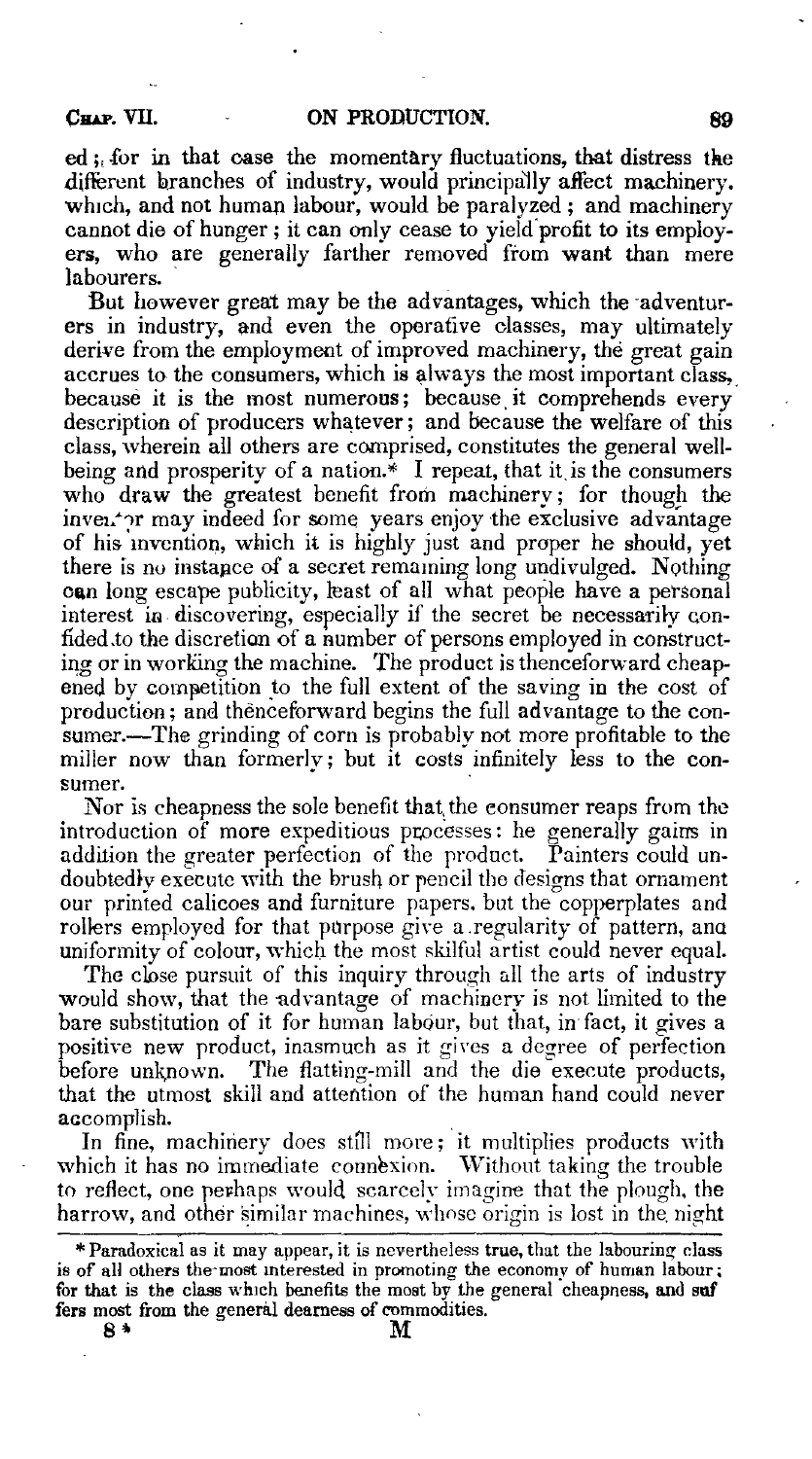**o**f ages, have powerfully contributed to procure for mankin**d***,* **b**esides the a*b*solute necessaries of life*,* a va**s**t number of the s\_perfluities th*e*y now enjoy*,* whereof they would o**t**herwise never have had \_ny conception. Yet, if the different dressings the soil requires could be no otherwise given, than *b*y the spade, the hoe, and other*,* such simple and tardy expedients, if we were unable to make available in agricultural production those domestic animals, that, in the eye of political econom*g*, are but a kind of machines*,* it is most.likely tb-tt the whole mass *o*f *h*uman labpar; n*o*w applicable to the arts of ind*o*stry, would be occupied in raising the bare necessary subsistence of the actual population. Thus, the plough has been instrumental in releasing a number of lrands for the prosecution of the arts*,* even of the most frivolous kind; and what is of more importance*,* for the cultivation of the intellectual faculties.

The ancients were unacquainted with water or wind-mills. In their time*,* the wheat their bread was mazte *d*f*,* was-pounded by the labour of the hand: so that perhaps no less than twenty individuals were occupied in pounding as much wheat as one mill can grind.\* Now a single miller, or two at the most, is enough to feed and superintend a mill. By the aid, then, of this ingenious piece of mechanism, two persons are as productive as twenty were in the days of C*w*sar. Wherefore*,* in every one of our mill\_, We make **t**h*e*-wind*,* or a current of water*,* do the work of eighteen persons; which eighteen extra persons are just as well provided with subsistence; for the mill has in n*o* respect diminished *'*the general produce of *t*he community : and whose e*x*ertions.may be directed to the creation of new products*,* to be given by them in exchange for the produe6 *o*f the mill; thereby augmenting the general wealth of the community, $\dagger$ 

#### CHAPTER VIII.

#### OF THE ADV*A*NTA**G**ES AND DISADVANT*AG*ES RESULTIN*C*\_ F*R*OM DIWISION *O*F LABOUR, AN**D***-*OF THE E**X**TENT TO *W***H**IC*H* I**T** MAY **B**E CARRIED.

WE have alread*y* observe*d* that the several \_perations, the com*b*ination of which forms *b*ut one branch of indus**t**ry, are not in general un*d*ertaken or performed by the same person ; for they commonl*y*

Homer tells us, in the Odyssey, b. xx., that twelve women were daily em-<br>ployed in grinding corn for the family consumption of Ulysses, whose establishment is not represented as larger than that of a private gentleman of fortune of modern days.

Since the publication of the third edition of this work, *M*. de Sismondi has published his *Nouveaux Principes d'Economie Politique*. This valuable writer seems to have baen impressed with an exaggarated notion of the transient evils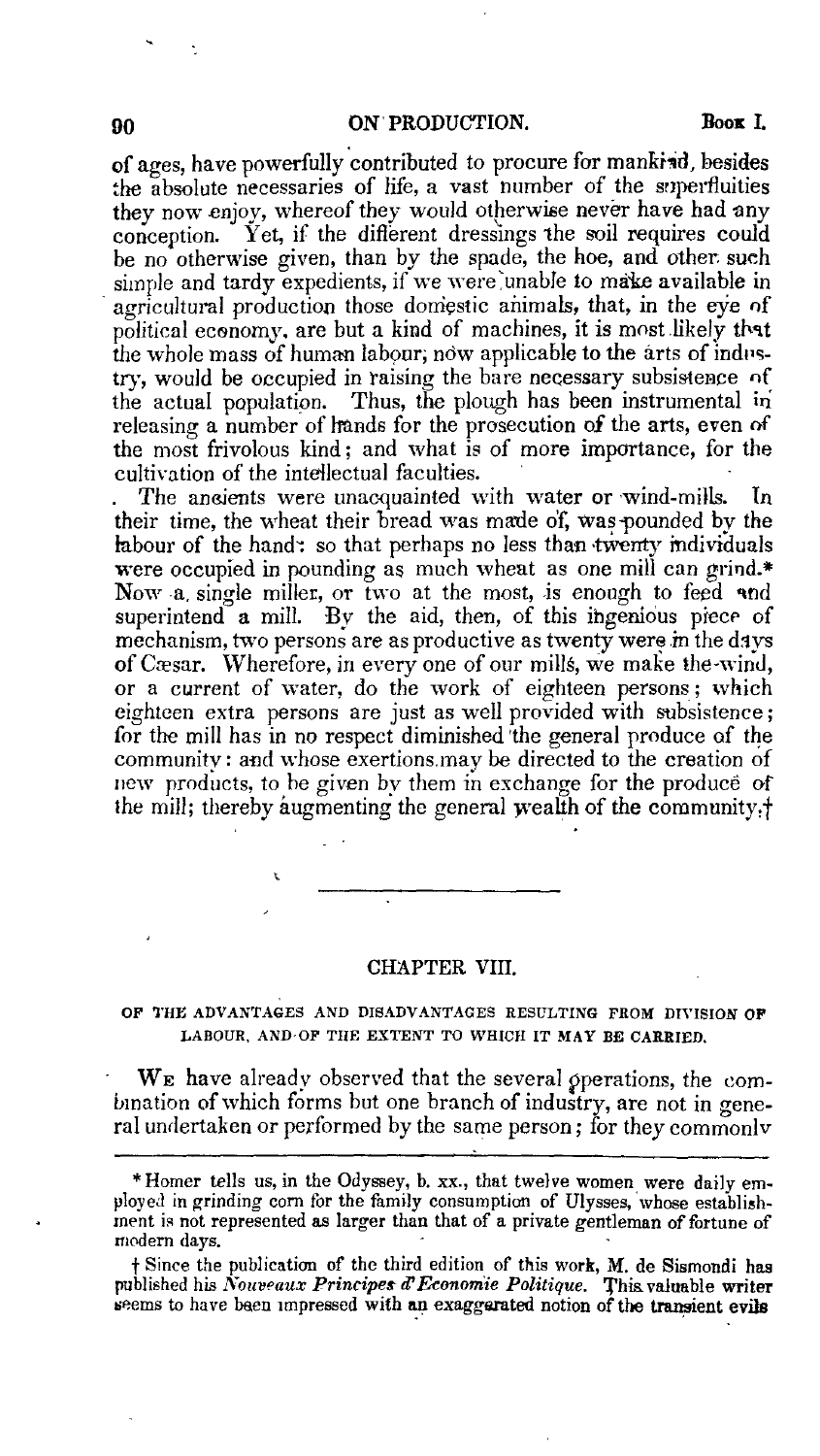### ON PRODUCTION.

#### CHAP. VIII.

require different kinds of talent; and the labour requisite to each is enough to take up a man's whole time and attention. Nav, in some instances, a single one of these operations is split again into smaller subdivisions, each of them sufficient for one person's exclusive occupation.

Thus, the study of nature is shared amongst the chemist, the botanist, the astronomer, and many other classes of students in philosophy.

Thus, too, in the application of human knowledge to the satisfaction of human wants, in manufacturing industry, for instance, we find different classes of manufacturers employed exclusively in the fabric of woollens, pottery, furniture, cottons, &c. &c.

Finally, in the executive part of each of the three branches of industry, there are often as many different classes of workmen as there are: different kinds of work. To make the cloth of a coat, there must have been set to work the several classes of spinners, weavers, dressers; shearers, dyers, and many other classes of labourers, each

of whom is constantly and exclusively occupied upon one operation.<br>The celebrated Adam Smith was the first to point out the immense increase of production, and the superior perfection of products referable to this division of labour.\* He has cited among other

and a faint one of the permanent benefits of machinery, and to be utterly unacquainted with those principles of the science, which place those benefits beyond controversy.  $(a)$ 

\* Beccaria, in a public course of lectures on political economy, delivered at Milan in the year 1769, and before the publication of Smith's work, had remarked the favourable influence of the division of labour upon the multiplication of products. These are his words: "Ciascuno prova coll' esperienza, che, applicando la mano e l'ingegne sempre allo stesso genere di opere e di prodotti, egli piu facilli, piu abondanti e migliori ne travo i resultati, di quello, che se ciascuno isolatamente le cose tutte  $\overline{a}$  se necessarie soltanto facesse : onde altri pascono le pecore, altri ne cardano le lane, altri le tessonoe : chi coltiva biade, chi ne fa il pane: chi veste, chi fabrica agli agricoltorie la voranti ; crescendo e concatenandosi le arti, e dividendosi in tal maniera, per la commune e privata utilità gli nomini in varie classi e condizioni." . "We all know, by personal experience, that, by the continual application of the corporeal and intellectual faculties to one peculiar kind of work or product, we can obtain the product with more ease, and in greater abundance and perfection, than if each were to depend upon his own exertions for all the objects of his wants. For this reason, one man feeds sheep, a second cards the wool, and a third weaves it: one man cultivates wheat, another makes bread, another makes clothing or lodging for the cultivators and mechanics: this multiplication and concatenation of the arts, and division of mankind into a variety of classes and conditions, operating to promote both public and private welfare."

However, I have given Smith the credit of originality in his ideas of the division of labour; first, because, in all probability, he had published his opinions from his chair of professor of philosophy at Glasgow before Beccaria, as it is

 $(a)$  Our author, in his recent argument with Malthus, upon the subject of the excess of manufacturing power and produce, appears to me to have completely vindicated his own positions against the attacks of Sismondi and Malthus; and to have exposed the fallacy of the appalling doctrine, that the powers of human industry can ever be too great and too productive.-- Vide Letters à M. Malthus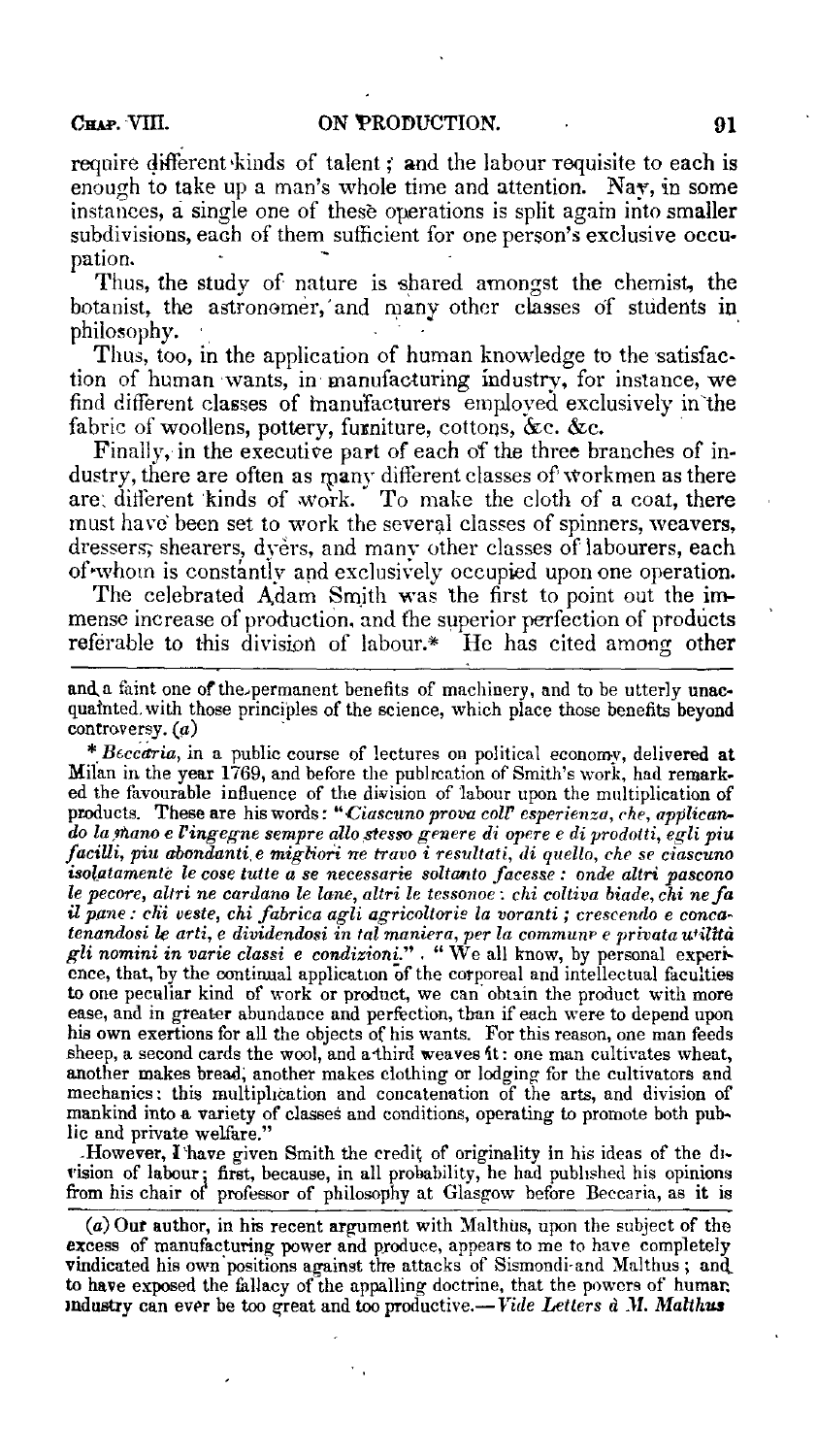examples, the manufacture of pins. The workmen occupied in this **m**anufacture execute each but one part of a pin. "Onedraw*s* the wire*,* another cuts it*,* a third sharpens the points. The head of a pin a*t*one requires two or three distinct operations, each perf*o*rmed by a different indi*v*idual. *B*y means *o*f this di*v*ision, an ill-app*o*inted establishment, with but ten labourers employed, could make 48,*0*00 pins per day, by Smith's acco*u*nt. Whereas, if each person were *obliged* to finish off the pins one by one, going through every operation successiv*e*l*y* from *fu*yst to last, each would pr*o*bably make but 20 per day, and the ten workmen would produce in the whole but 200, in lieu of 48,*0*00.

Smith attributes this pr*o*digious difference to three causes :

1: The impr*o*v*e*d dexterity, corporeal and intellectual, acquiro*a* by frequent repetition of one simple operation. In some fabrics the rapidity with which some of the op*e*rations are perform*e*d exceeds what the human hand could, by those who had never seen them, be supposed capable of acquiring.

2. The.saving of the time which is comm*o*nly lost in p\_issing*"* from *a*ne species of wo*r*k to another, and intthe change of place, position, and tools. The attention, which is always slowly transferred, has no occasion to transport itself and settle upon a new object. no occasion to transport itself and settle upon a n*e*w object.

8. The invention of a great number of machines, which facilitate and abridge labour in all its departments. For the division*,* of labour uaturally limits each operation to an extremely simple task, and one that is incessantly repeated; which is precisely what machinery may most *e*asily be made to perform.

Besides, men soonest discover the methods of arriving at a particular end, when the end is approximate, and their attention exclu-

well known he did the principles that form the ground-work of his book; but chiefly because he has the merit of h*u*vmg d*e*duced from them the most important conclusions. (1)

(1) t*All* the *f*undamental doctrines contained in the Inquiry into the Wealth 0f Nations, were compreh*e*nded in '*D*r. Smith*'*s course of political *l*ectures, delivered at Glasgow as early as the year  $1/52$ ; "at a period surely," says DuGALD S*'*rEwx\_T, 'Vwhen the*r*e existed no Fr*e*nch (and he might *h*ave added, nor Italian) performance *o*n the subject, that could be of much use to him in guiding his researches." *A* short manuscript, drawn up by Dr. Smith in the year 17*5*.**5**, fully establishes his e*x*clusive claim to the most impgrtant opinions detailed in his treatise on the Wealth of *N*ations*,* which did not appear until the beginning ' *o*f the year.1776. *" A* gr*e*at part of the opinions *e*numerated in this paper**,** (he **o***b*serves,) is treated of at l**e**ngth in some le*c*tures which I have still by me -(1755,)*.*and which were written in the hand of a*'*clerk who lefLmy service six 3*e*ars ago. They have all of them *b*een the constant subject of my lectures, since I first *taught Mr. Craigie's class*, the first winter I spent in Glasgow, down to this day, without any considerable variation.--T*h*ey had all **o**f them been the subject of lectures which I read in Edinburgh the winter before I left it, mid I carl ad**d**uce innumerable witnesses, *b*oth from that place and fr**o**m this, who will asc*e*rtain them sufficiently t**o** be mine." Vide Mr. ,S*t*ewart's Accoun**t o**f the Life and )Vritmgs of Adam Smith,*;*LL. D. r*e*ad *b*ef**o**re ;*t*ii*a*Royal Society of Edinburgh, January 21 and March 18, 1793.]

AMERICAN EDITOR.<sup>7</sup>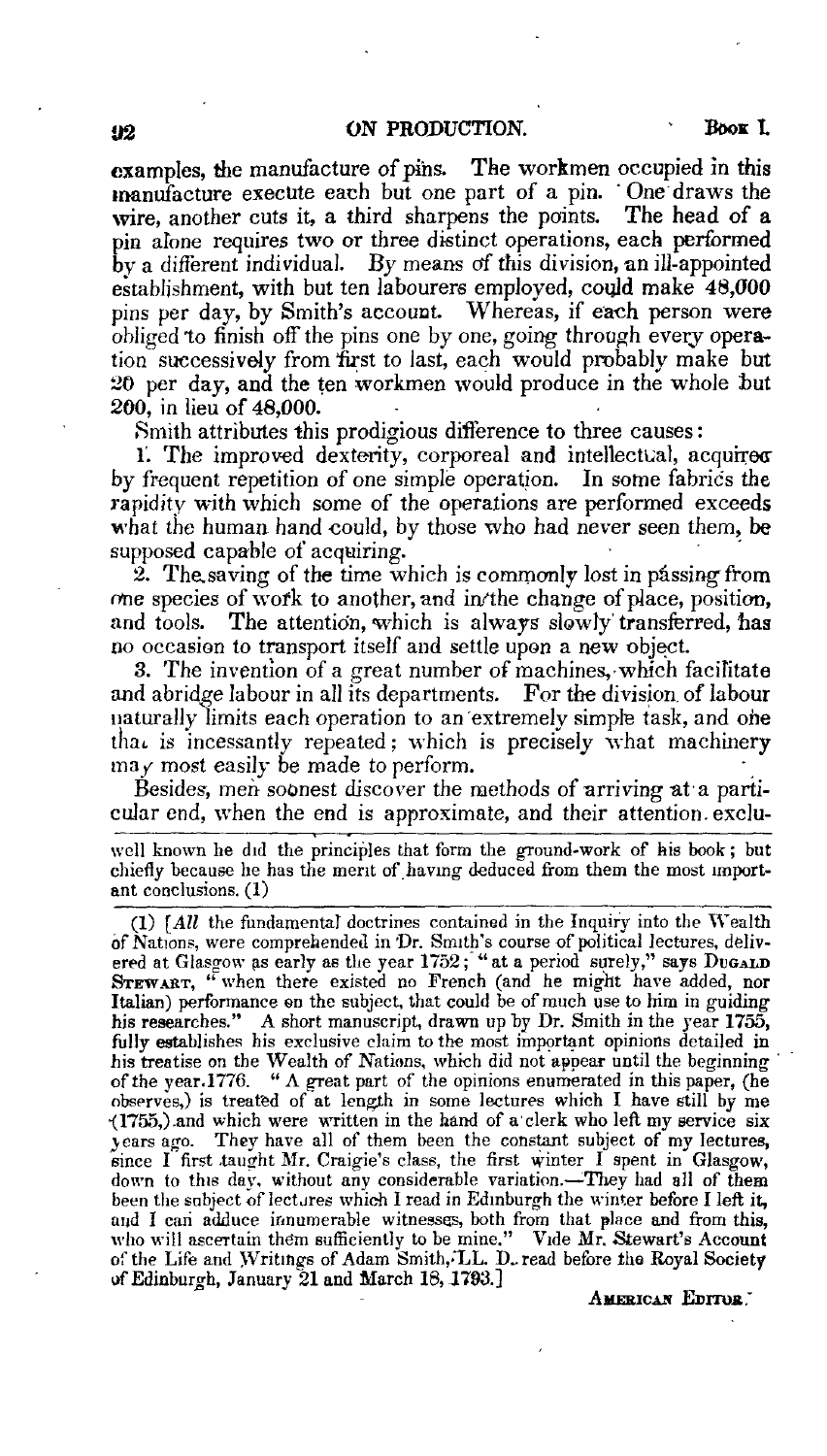### CHAP. VIII.

sively directed to it. Discoveries, even in the walk of philosophy. are for the most part referable, in their origin, to the subdivision of labour; because it is this subdivision that enables men to devote themselves to the exclusive pursuit of one branch of knowledge; which exclusive devotion has wonderfully favoured their advancement.\*

Thus the knowledge or theory necessary to the advancement of commercial industry for instance, attains a far greater degree of perfection, when different persons engage in the several studies; one of geography, with the view of ascertaining the respective position and products of different countries; another of politics, with a view to inform himself of their national laws and manners, and the advantages and disadvantages of commercial intercourse with them; a third of geometry and mechanics, by way of determining the preferable form of the ships, carriages, and machinery of all kinds, that must be employed; a fourth of astronomy and natural philosophy, for the purposes of navigation, &c. &c.

Thus, too, the application of knowledge in the same department of commercial industry will obviously arrive at a higher degree of perfection, when divided amongst the several branches of internal, Mediterranean, East and West Indian, American, wholesale and retail. &c. &c.

Moreover, such a division is no obstacle to the combination of operations not altogether incompatible, more especially if they aid and assist each other. There is no occasion for two different merchants to conduct, one the trade of import for home consumption, and the other the trade of export of home products; because these operations, far from clashing, mutually facilitate and assist each other,  $(a)$ 

The division of labour cheapens products, by raising a greater quantity at the same or less charge of production. Competition soon obliges the producer to lower the price to the whole amount of the saving effected; so that he derives much less benefit than the consumer; and every obstacle the latter throws in the way of that division is an injury to himself.

\*But though many important discoveries in the arts have originated in division of labour, we must not refer to that source the actual products that have resulted, and will to eternity result, from those discoveries. The increased product must flow from the productive power of natural agents, no matter what may have been the occasion of our first becoming acquainted with the means of employing those agents. Vide supra, Chap. IV.

(a) The combination of operations which at first sight appears to be distinct, is far more practicable in what our author calls the branch of application, than in either the theoretical or the executive branch. A general merchant, by means of clerks and brokers, will combine a vast variety of different commercial operations, and yet prosper. Why? Because his own peculiar task is that of superintendence of commercial dealings; which superintendence may be extended over a greater surface of dealing without incongruity, being on a closer in spection, but a repetition of the same operation. Т.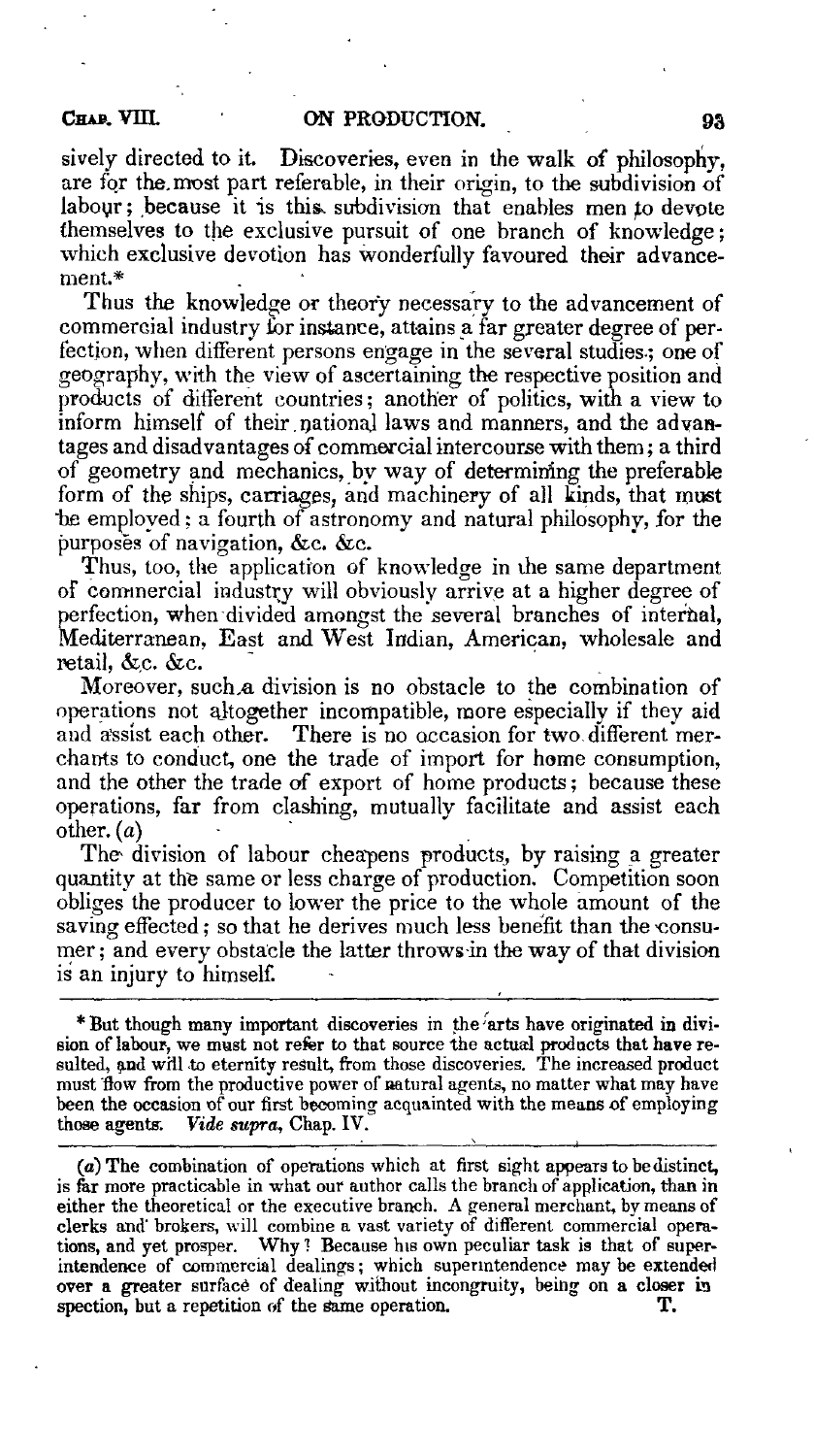Should a tailor try to mak*e* his *9*wn shoes **a**s **w**ell as his coat**,** he **would** infallibly ruin himself.\* We see every day-people acting as their own merchants, to avoid paying a regular trader the ordinary profit of his business; to use their own expression, with the view of pocketing that profit themsel*v*es. *,* But this is an**-**erroneous calculati**o**n ; for this di*v*ision of labour enabl*e*s the regular dealer to execute the business for them much cheaper than they can do it themsel*v*es. Let them reckon up the trouble it costs them, the loss of time, the money thrown away in extra charges, which is always proportionally more in small than in large operations*,* and see if all these together do not am*o*unt to m**o**re than the two or three per cesat, that might be saved on e*v*ery paltry item of consumption ; even supposing them not to *b*e deprived of what tit**t**le-advantage the*5"*might expect, by the avarice of the cultivator or manufacturer they would have to deal directly with, who will of course impose, if he can, upon their inexperience.

I' is no advantage, even to the cultivator or manufacturer himself, except under very particular circumstances, to intrude upon the province of the merchant, and endeavonr to deal directly with the consumer without his'intervention. He would only divert his\_ attention from his ordinary occupation*,* and lo\*e time that might be far better employed in his own peculiar line; besides being under the necessity of keeping up an establishment of people, horses, carriages*,* &c.'the expenses of which would far exceed [he merchant*'*s profit*,* reduced as it always mu*s*t be by competition.

The advantages accruing from division of labour can be enj*o*yed in respect of partiealar kinds of products onl**y**; and not in t**t**iem*,* until their consumption has exceeded a certain point of extension. Ten workmen can make 48*,*000 pins in a day; but would hardly do so*,* unless where there was a daily consumption of pins to that amount; for, to arrive at this degree of division of labour, one workman must be wholly and exclusively occupied in sharpening the points, while the rest are severally engaged*,* each in a different part of the pr*o*cess. If there be a daily demand for no more than  $24,000$ , he must needs lose half his day*'*s work*, o*r change his occupation, in which case*,* the division of labour will be less extensive and complete.

For this reason, divisions of labour cannot be carried to the extreme limit, except in products capable of distant transport and the consequent increa*s*e of consumption ; or where manufacture is carried on amidst a dense population, offering an extensive local consumption. For the same reason, too, many kinds of work, the products of which are destine*d* to instantaneous consumption*,* are executed by the same individual*,* in places where the population is limited. In a small town or vitlage*,* the same 'person is often barbe'r*,* surgeon, doc**to**r*,*

<sup>\*</sup>Th*e* low pric*e* of sugar in China is probabl*y*occasioned,in part, by the circumstance of the grower leaving to a separate class the extraction of the sugar<br>from the cane. This operation is performed by itinerant sugar pressers, who gofromhouseto hous*e*,offeringtheir s*e*rvices*,'*and providedwith an extremely  $*$ imple appar $*$ <sup>tus.</sup> *Vide* Macartney's Embassy, vol. iv. p. 198.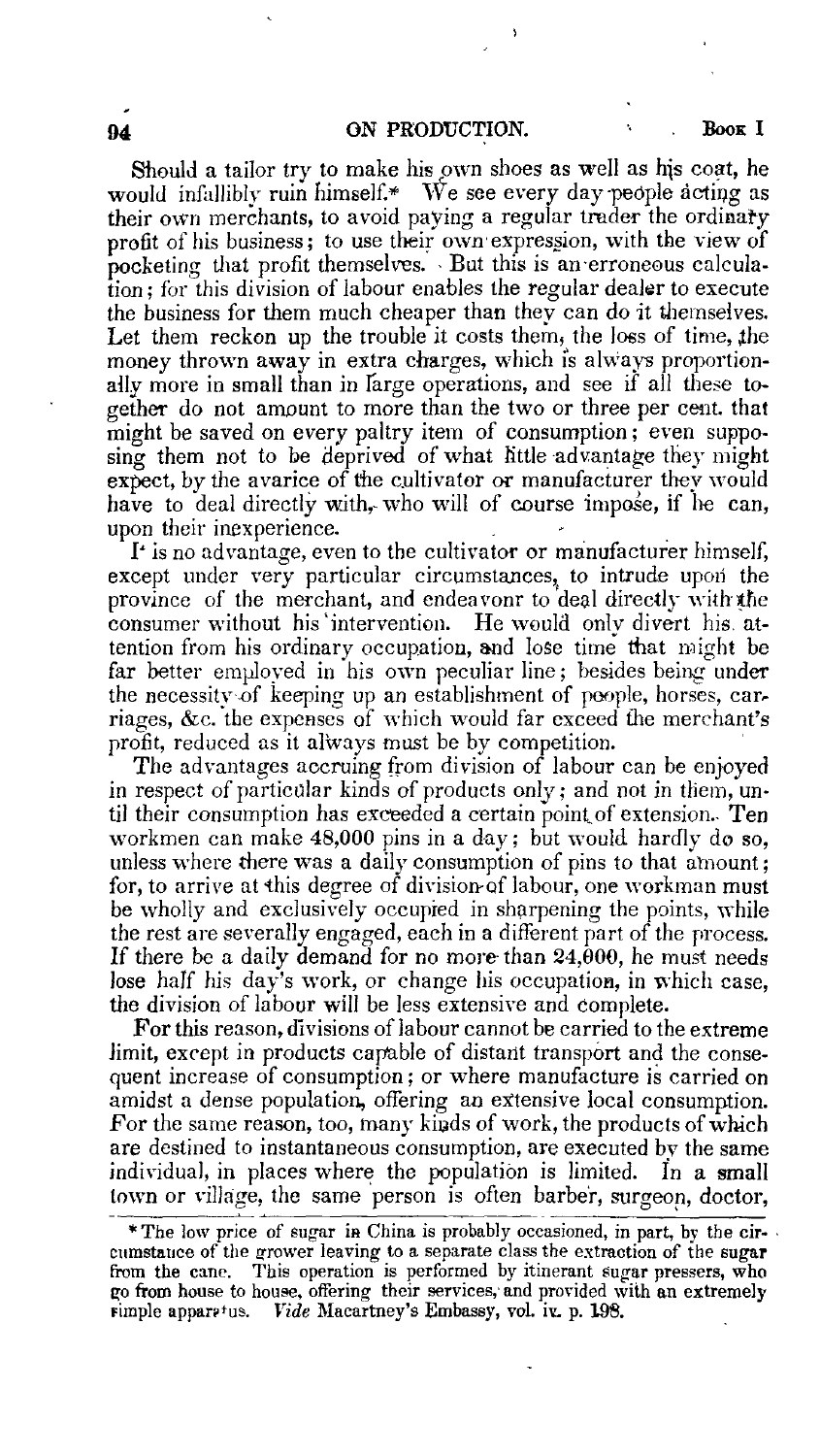#### CHAP. VIII.

and apothecary; while in a populous city, and there only, these are not merely separate and distinct occupations, but some of them are again subdivided into several branches; that of the surgeon, for instance, is split into the several occupations of dentist, oculist, accoucher, &c.; each of which practitioners, by confining his practice to a single branch of this extensive art, acquires a degree of skill, which, but for this division, he could never attain.

The same circumstance, applies equally to commercial industry. Take the village grocer; the consumption of his groceries is so limited, as to oblige him to be at the same time haberdasher, stationer, innkeeper, and who knows what, perhaps even news-writer and publisher; whereas in large cities, not only grocery at large, but even the sale of a single article of grocery, is a great commercial concern. At Paris, London, and Amsterdam, there are shops, where nothing else is sold but the single article tea, oil or vinegar; and it is natural to suppose that such shops have a much better assortment of the single article, than those dealing in many different commodities at once. Thus, in a rich and populous country, the carrier, the wholesale, the intermediate, and the retail dealer conduct each a separate branch of commercial industry, and conduct it with greater perfection as well as greater economy. Yet they all benefit by this economy; and that they do so, if the explanations already given are not convincing, experience bears irrefragable testimony; for consumers always buy cheapest where commercial industry is the most subdivided. Ceteris *paribus*, a commodity brought from the same distance is sold cheaper at a large town or fair, than in a village or hamlet.

The limited consumption of hamlets and villages, besides obliging dealers to combine many elsewhere distinct occupations, prevents many articles from finding a regular sale at all seasons. Some are not presented for sale at all, except on market or fair days; on such days the whole week's or perhaps year's consumption is laid in. On all other days, the dealer either travels elsewhere with his wares, or finds some other kind of occupation. In a very rich and very populous district, the consumption is so great, as to make the sale of one article only, quite as much as a trader can manage, though he devote every day in the week to the business. Fairs and markets are expedients of an early stage of national prosperity; the trade by caravans is a still earlier stage of international commerce; but even these expedients are far better than none at all.\*

\* The country markets of France not only exhibit extreme inertness in particular channels of consumption; but a very cursory observation is sufficient to show, that the sale of products in them is very limited, and the quality of what are sold very inferior. Besides the local products of the district, one sees nothing there, except a few tools, woollens, linens, and cottons of the most inferior quality. In a more advanced stage of prosperity, one would find some few objects of gratification of wants peculiar to a more refined state of existence: some articles of furniture combining convenience and elegance of form; woollens of some variety of fineness and pattern; articles of food of a more expensive kind, whe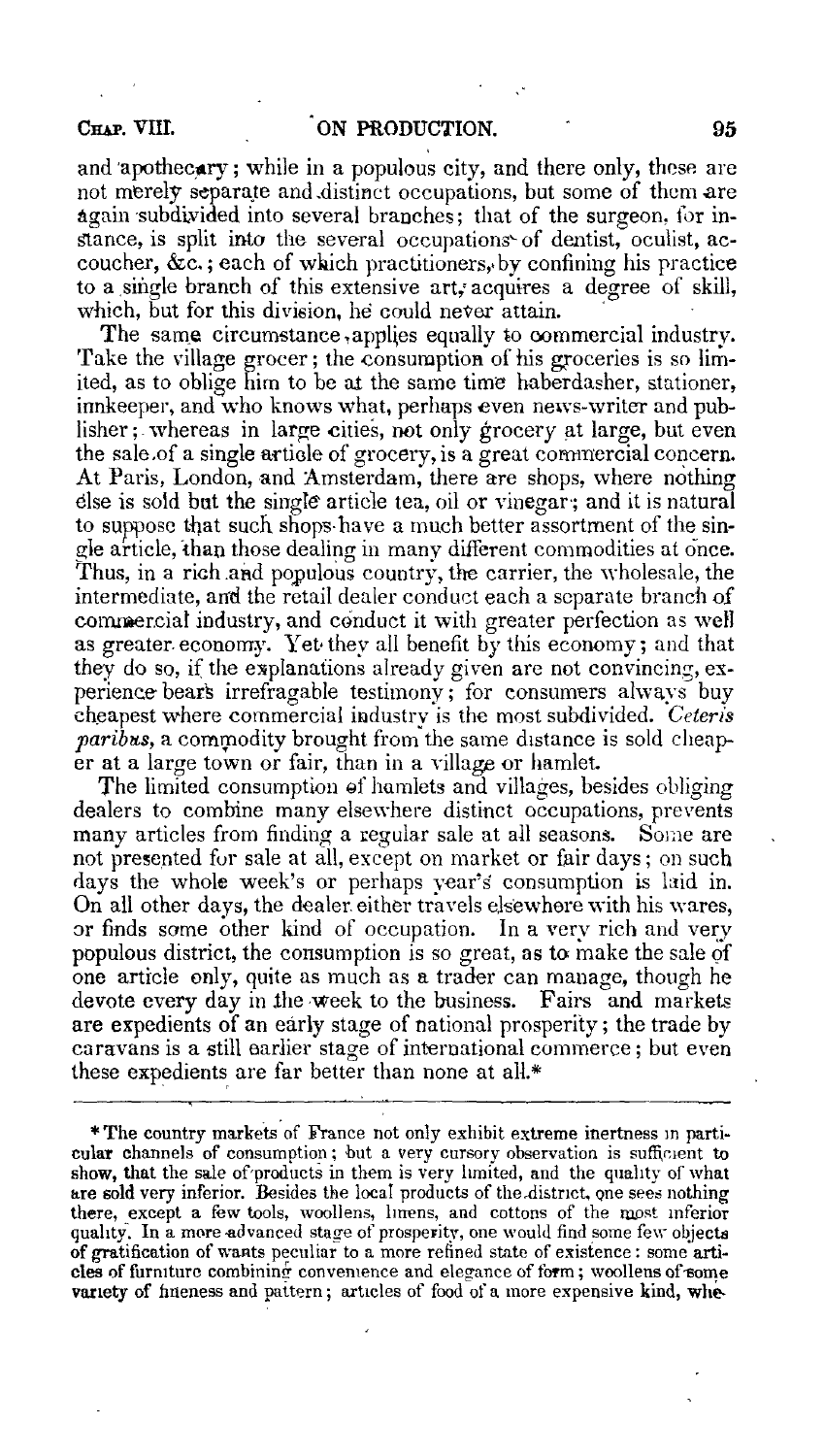From the necessity of the existence of *a* very extended consumption, before division of labour can be carried to its extreme point, it foll*o*ws*,* that such division can never b*e* introduced *i*n the manufae. ture of products*,* which*,* from their hi*g*h price*,* are placed within the reach of few purchasers. In jewellery*,* especially of the better kinds*,* .t is practised in a very limited degree; arid such di*v*ision bein*g,* as we have seen, one cause of the invention and application of ingenious processes*,* it is not s\_rprising- that such proc*e*sses are least often met with in the preparation of products of highly finished workmanship. In visiting the workshop of a lapidary, one is often dazzled with the costliness of the materials, and the skill and patience of the workman; but it is only in the grand manufactories of articles of universal consumption, that one is astonished with the display of ingenuity employed to give additional expedition and perfection to the prod*u*ct. In looking at an article of jeweller*y***,** it is easy *t*o form an idea of the tools and processes, by means *o*f which it has been *e*xecuted ; whereas few people, on viewing a common stav-lace, would suppose it had been made by a horse or a current of water, which is actually **the case.**  $\blacksquare$ 

Of the three branches of industry*,* agriculture is the one\_tha\_admits division of labour in the least degree. It is impossible to collect any great number of cultivators on the same spot*,* to use their joint exertions in the raising of one and the same product. The soilth*e*y Work upon is extended over the whole surface of. the globe*,* and obliges them to work at considerable distance from each other. B*e*. sides, agriculture does not allow of one person being continually employed in the same operation. One man cannot be all the year ploughing or digging*,* any m*o*re than another can find constant occupation in gathering in the crop. Moreover, it is very rarely that the whole of one's land can be devoted to the same kind of cultivation, or that the same kind of cultivation can be continued on the same spot for man*y* success*h'*e years. The land would be exhausted ; and, supposing the cultivation" of the whole propert*y* to be unif*o*rm*,* yet e*ve*n then*,* the preparing and dressing of *t*he whole gr*o*und*,* and the getting in of the whole of the crops*,* would come on at the sam*e* tim*e,* and the *labourers* be unoccupied at other periods of the year.\*

ther on account of their preparation or the distance they may have been brought from; a f*e*w works of instruction or tasteful amusement; a f*e*w booksbesid*e*s mere almanacs and prayer-books. In a still more advanced stage, the consump-<br>time of all there there gravel be constant and actualize as a state. tion of all these things would be constant and extensive enough to support regular and well-stocked shops in all these different lines. Of this degree of wealth exampl*e*sar*e* to be f*o*undin l\_.urope,particularlyin parts of **E**n*g*land,Holland, and Germany.

\*It is not commonto m*e*et with such l\_ge concerns in a\_ieultur*e*, as in the branches of commerce and manufacture. A farmer or proprietor seldom undertakes mor*e* than f*o*uror fi*v*e hundr*e*dacr*e*s; and his conc*e*rn*,*in point of capi*t*al and amount of produce, does not exceed that of a middling tradesman, or manufacturer. This difference is attributable to many concurrent causes; chiefly to ti,e e**x**t*e*nsi**v**e**ar**eat**h**is branch o**f** industr**y** requires**; t**o **t**he bul**kyn**atu**r**e**of** the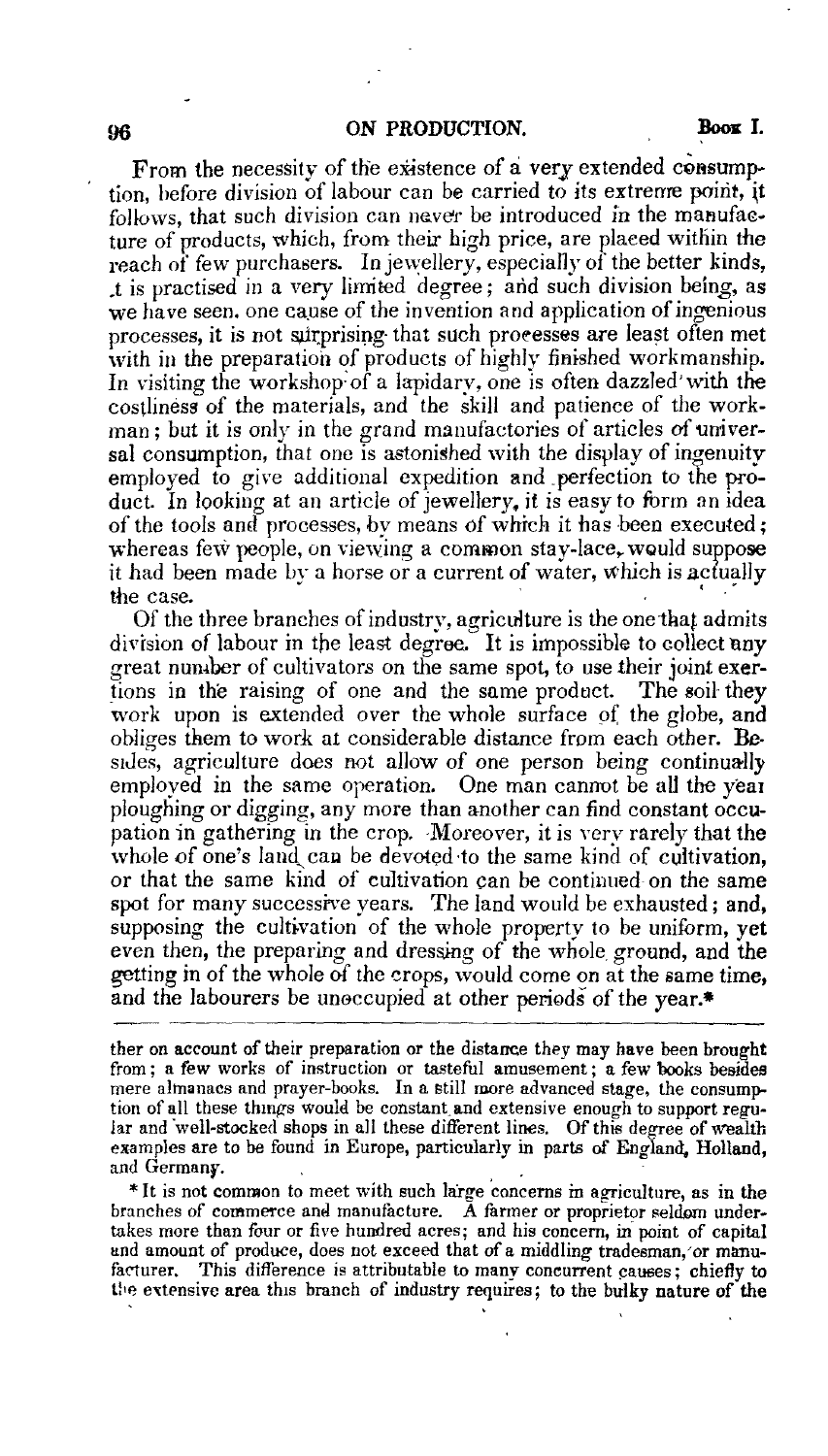**More**b**ver, the n**a**t**u**re** o**f**.h**is occu**pa**ti**o**n** and of **a**gr**ic**ul**t**ur**a**l p**ro**ducts makes it highly convenient for the culti*v*ator to raise his own vegetables, fruit;*,*and cattl*e*, and*'*even to manufacture part of the tools and utensils employed in his house-keeping ; though in the other channels of industry, these items of c*o*nsmnption give exclusi*v*e occupation to a number of distinct classes.

Where concerns of industry arq carried on in manufactories, in which one and the same master manufacturer conducts the product through all its stages, he can never establish any great subdiyision *o*f the various operations, without great command of capital. For such division require**s** larger advances of wages, of raw materials, and of tools and implements. Where eighteen workmen manufacture but twenty pins each per day, that is to say, in all 360 pins, weighing scarcely an ounce of metal, the daily advance of an ounce of fresh metal is enough to keep them in regular work." But if, in consequence o**t**" division of labour, these same eighteen persons can be bro*0*ght,, as **w**e' kno\_ the**y** can**,** to **p**roduce 86**,**4**00** pins, the dail**y** su**pp**ly of raw material requisite for **t**heir regular e\_n**p**loy will be *2*4**0** ounces weight of metal; consequently a much more considerable advance will be called for. If we further take into calculation, that there.is an interval of probably a mon**t**h or more, from the purchase of **t**he metal by **t**he manufacturer to **t**he period of his reimbursement by the sale of his pins, we shall find that he must necessarily have at all ti*me*s on hand, i**n** different stages o*f* progressive manufac**t**ure*,* 30 times 240 ounces **o**f metal ; in other words, **t**he **p**ortion o\_' his ca**p**i**t**al vested in raw material alone wilt'am**o**unt to the value of 45**0** tbs. of .metal. In addition*,* to which, it must be observed, that the di*v*ision of labour cannot be effected without the aid of various implements and machines, that form themselves an important item of capital. Thus, in poor countries, we frequently find a product carried through all its stages, from .first to last, by one and the same w**o**rkman, from mere want of the capital requisite for a judicious division of the different operations.

We must not however suppose, that, to effect this division of labour, it is necessar*y* the capital should be placed all in the hands of a single adventurer, or the busine**'**ss eon'duc*t*ed all within the walls of one grand establishment. *A* pair of boots undergoes a variet*y* of processes, whereof all are not\_xecuted by the bootmaker alone; the grazier, the tanner, the currier, all others, who immediately or remotely furnish any substance or t*o*ol used in the making of bo*o*ts, contribute to the raising of the product; and though there is a ver*y* considerabl*e* subdivi**s**ion of labour in the making of *4*!fis article*,* tb'\_

produce, and consequently &ffieulty of collecting it at one point from the distant parts of the farm, or **s**ending it to very remote markets'; to the nature *o*f the business itself, which is not susceptible of any regular and uniform system, and requires in the adventurer a succession of temporary expedients and direction**s**, suggested by the difference of culture, of manurin*g* and dressings, and the variety of each labourer's occupations, according to the seasons, the change of weather &c.<br>
9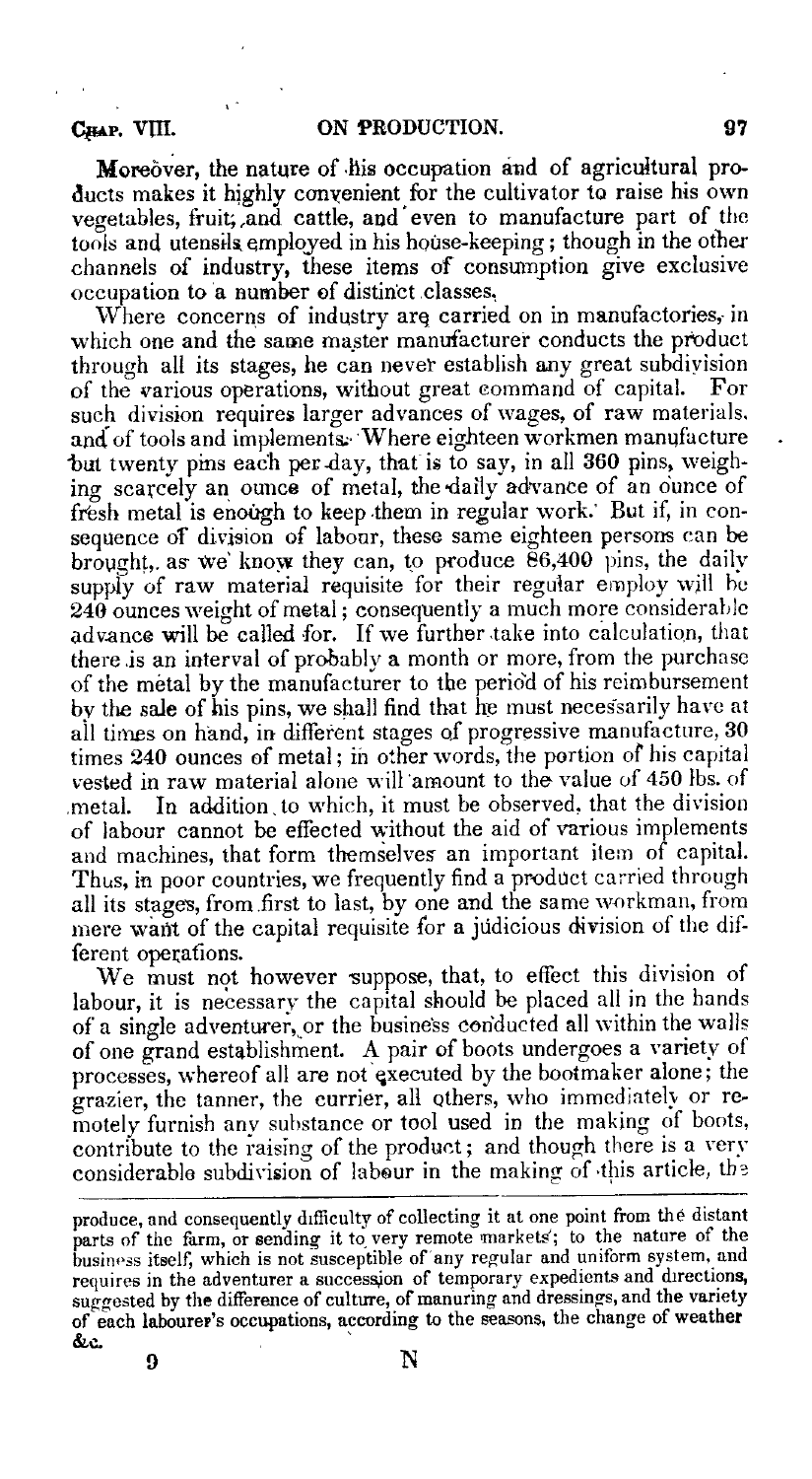greater part of the joint and concurrent producers may have very little command of capital.

Having detailed the advantages of the subdivision of the various occupations of industry, and the extent to which it may be carried, the view of the subject would be incomplete, were we to omit noticing, on the other hand, the inconveniences that inseparably attend it.

A man, whose whole life is devoted to the execution of a single operation, will most assuredly acquire the faculty of executing it better and quicker than others; but he will, at the same time, be rendered less fit for every other occupation, corporeal or intellectual; his other faculties will be gradually blunted or extinguished; and the man, as an individual, will degenerate in consequence. To have never done any thing but make the eighteenth part of a pin, is a sorry account for a human being to give of his existence. Nor is it to be imagined that this degeneracy from the dignity of human nature is confined to the labourer, that plies all his life at the file or the hammer; men, whose professional duties call into play the finest faculties of the mind, are subject to similar degradation. This division of occupations has given rise to the profession of attorneys, whose sole business it is to appear in the courts of justice instead of the principals, and to follow up the different steps of the process on These legal practitioners are, confessedly, seldom their behalf. deficient in technical skill and ability; yet it is not uncommon to meet with men, even of eminence in this profession, wholly ignorant of the most simple processes of the manufactures they every day make use of; who, if they were set to work to mend the simplest article of their furniture, would scarcely know how to begin, and could probably not drive a nail, without exciting the risibility of every carpenter's awkward apprentice; and if placed in a situation of a greater emergency, called upon, for instance, to save a drowning friend, or to rescue a fellow-townsman from a hostile attack, would be in a truly distressing perplexity; whereas a rough peasant, inhabiting a semi-barbarous district, would probably extricate himself from a similar situation with honour.

With regard to the labouring class, the incapacity for any other than a single occupation, renders the condition of mere labourers more hard and wearisome, as well, as less profitable. They have less means of enforcing their own rights to an equitable portion of the gross value of the product. The workman, that carries about with him the whole implements of his trade, can change his locality at pleasure, and earn his subsistence wherever he pleases: in the other case, he is a mere adjective, without individual capacity, independence, or substantive importance, when separated from his fellowlabourers, and obliged to accept whatever terms his employer thinks fit to impose.

On the whole, we may conclude, that division of labour is a skilful mode of employing human agency, that it consequently multiplies the productions of society; in other words, the powers and the enjoy-